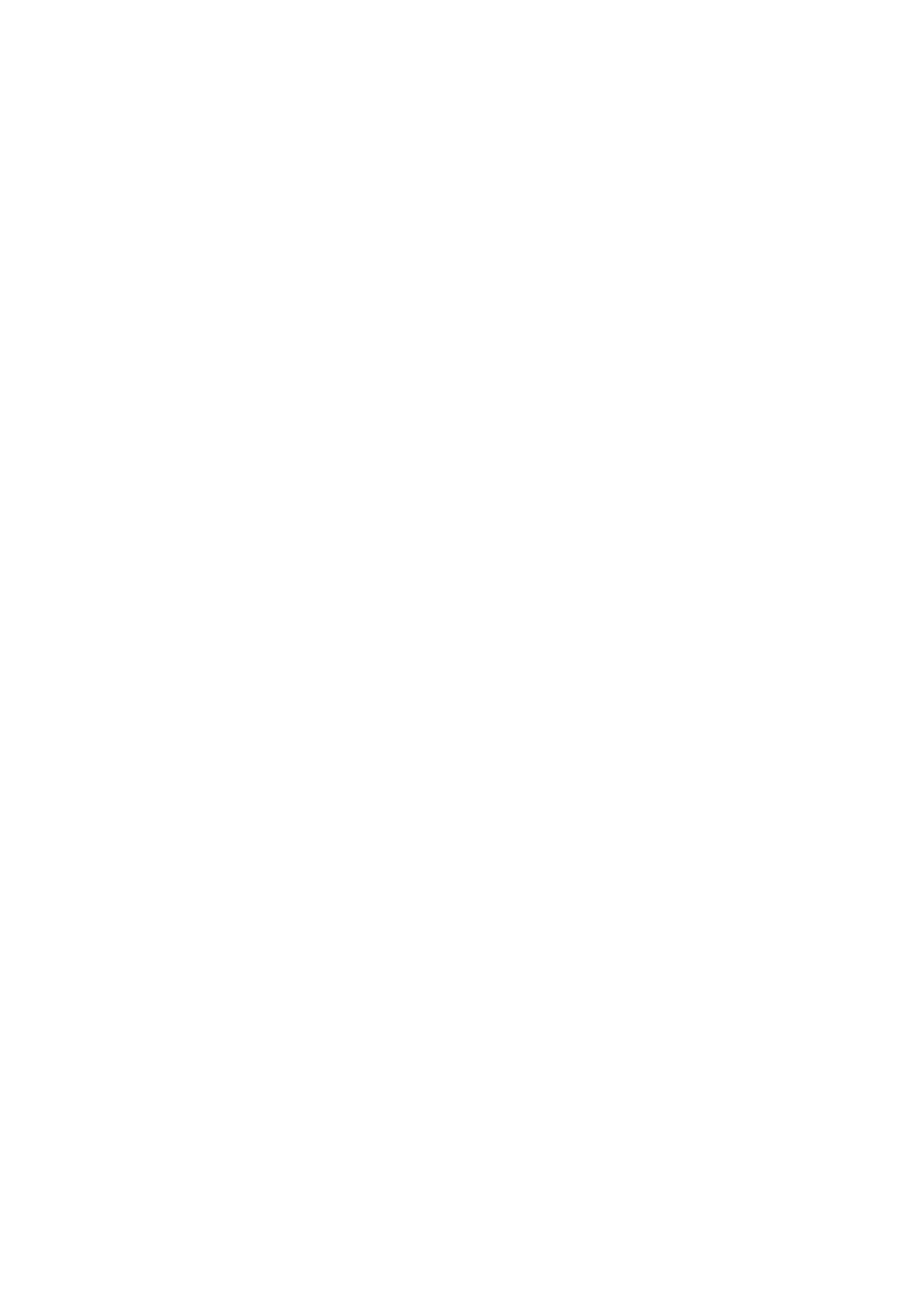

### **What is Key Stage 3?**

Key Stage 3 is the third of five key stages in England and Wales. It is the first stage in secondary education and for children aged 11 to 14.

| <b>English System</b>   | <b>Spanish System</b>                                       |
|-------------------------|-------------------------------------------------------------|
| KS1: Yr1; Yr2           | Educación Infantil / $5^a$                                  |
| KS2: Yr3; Yr4; Yr5; Yr6 | Primaria                                                    |
| KS3: Yr7; Yr8; Yr9      | $6^{\circ}$ (primaria) / $1^{\circ}$ y $2^{\circ}$ (E.S.O.) |
| KS4: Yr10; Yr11         | $3^{\circ}$ y 4 $^{\circ}$ de E.S.O.                        |
| KS5: Yr12; Yr13         | $1^{\circ}$ y $2^{\circ}$ de Bachillerato                   |
|                         |                                                             |

### **Transition: Primary to Secondary**

Although the majority of our Year 7 students have spent their primary education with us at Sierra Bernia School, the transition to secondary can be daunting as well as exciting! There are a number of significant differences and new challenges with which the students have to try to cope. The most common of these are:

- having many different **subject teachers**.
- moving to different **classrooms** between lessons.
- keeping up to date with **homework**
- Organisation of bag..

To help the new Year 7 students to adapt successfully to secondary life, the Year 7 tutors play a crucial role. In Key Stage 3 most tutors have only 5 to 17 students in their care and this means they can dedicate more time and help to each individual student; getting to know them very well. The tutors will help students to organise themselves so that the start to their secondary careers is as successful as possible.

### **The Secondary Uniform**

### **Students must wear only the official uniform.**

- School polo t-shirt or school shirt. If a student wishes to wear another t-shirt underneath in cold weather, it must be plain white.
- The official navy blue school trousers, Bermuda shorts or skirt.
- Plain black or dark blue shoes: moccasins, "*náuticos*" (soft leather shoes) or "*bailarinas*" (flat leather ballet shoes) are allowed and leather sandals may be worn (not flip flops or similar).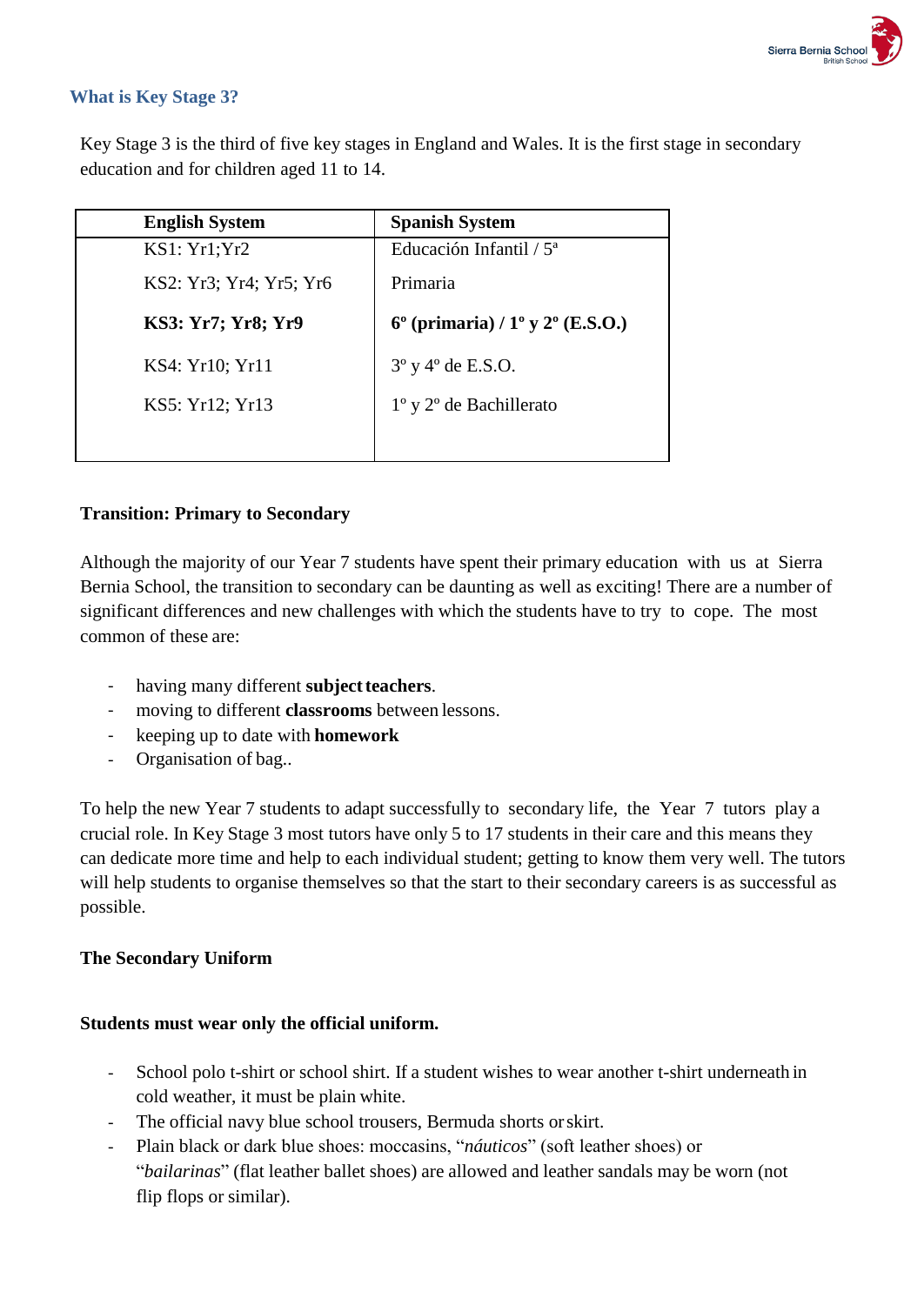

An explanatory note from parents is required if there is a reason why your child cannot come in the proper uniform . If for whatever reason, the uniform issue is not resolved within a week of the note being written, another note must be written.

For P.E\*. the sports uniform.

\*A note from home is required if a student needs to be excused from P.E.

### **Jewellery**

Students may wear a small, common sense amount of jewellery should they wish to. We suggest the following:

- Small discreet earrings
- Simple, discreet bracelets may be worn (maximum 2 per arm)
- Two rings may be worn
- A simple, discreet chain or necklace may beworn

Any type of *body piercing* is prohibited and all jewellery must be removed for P.E. lessons.

### **Homework Expectations**

At Sierra Bernia Schoole we believe that homework plays an essential role in the curriculum and should be set regularly for all students. It provides an opportunityfor students to reinforce and build upon what they have been learning at school as well as developing skills of independent learning and research. The amount of homework given to the student varies from subject to subject and parents often question about the amount of time their child should be spending on homework.

Below is a general guideline that outlines the length of time we expect our students to spend on homework in Key Stage 3. Periodically we also talk to the students to get their views on how much time they are spending on homework and whether they feel they are being overloaded (or not given enough!) We tend to find that on average our students do spend the expected time on their homework.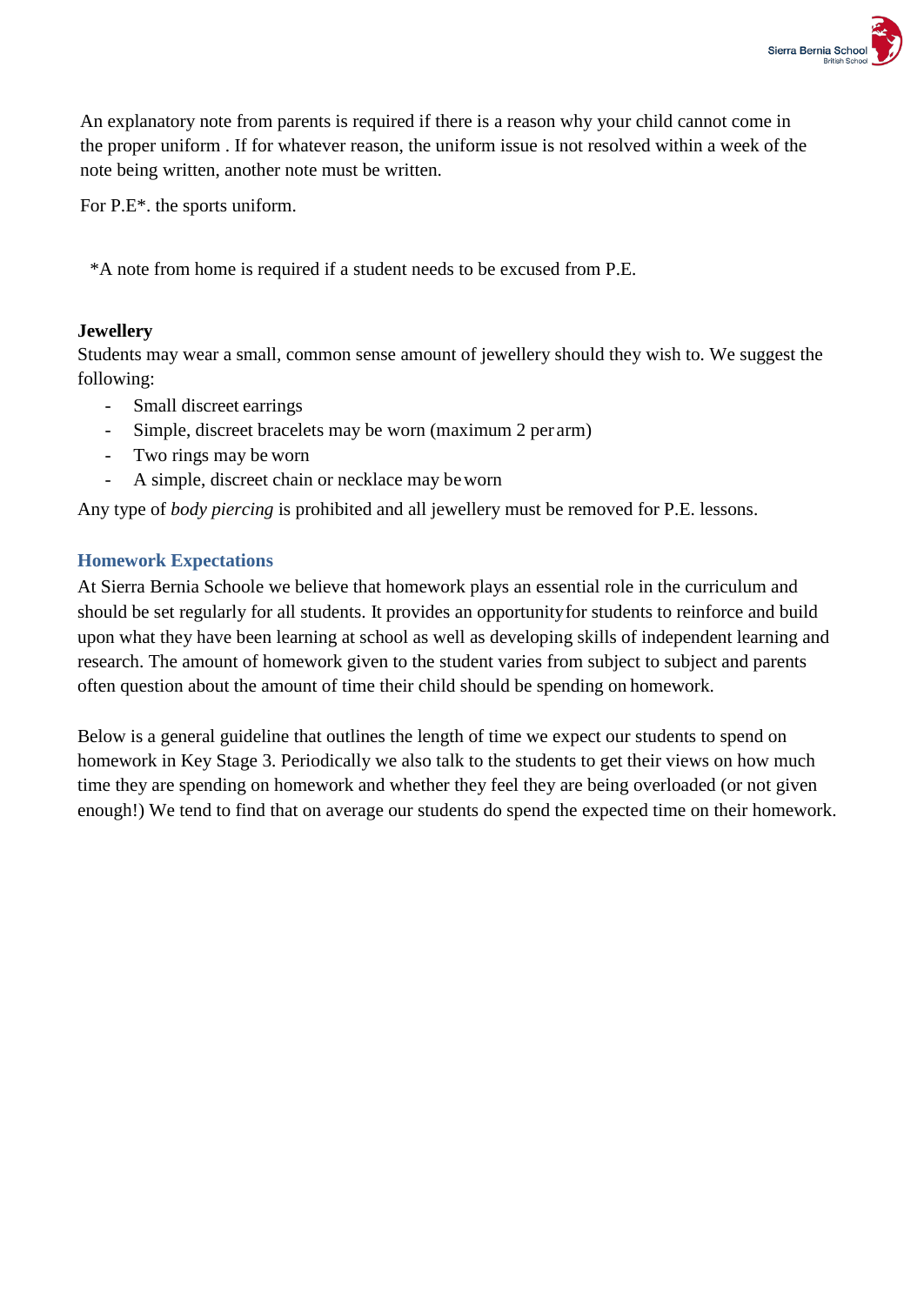

|                | <b>EXPECTED HWK TIME (week)</b>    |  |  |
|----------------|------------------------------------|--|--|
| <b>English</b> | 1-2 hours (plus reading)           |  |  |
| French         | 30-45 mins                         |  |  |
| <b>ICT</b>     | 30-45 mins                         |  |  |
| <b>Maths</b>   | 30-45 mins                         |  |  |
| PSHE           | 10 mins                            |  |  |
| <b>Science</b> | 30 mins                            |  |  |
| Geography      | 30-45 mins                         |  |  |
| Span.Leng/Lit  | 30 mins                            |  |  |
| <b>History</b> | 90 mins                            |  |  |
| <b>TOTAL</b>   | <b>5-8 HOURS PER WEEK APPROX.*</b> |  |  |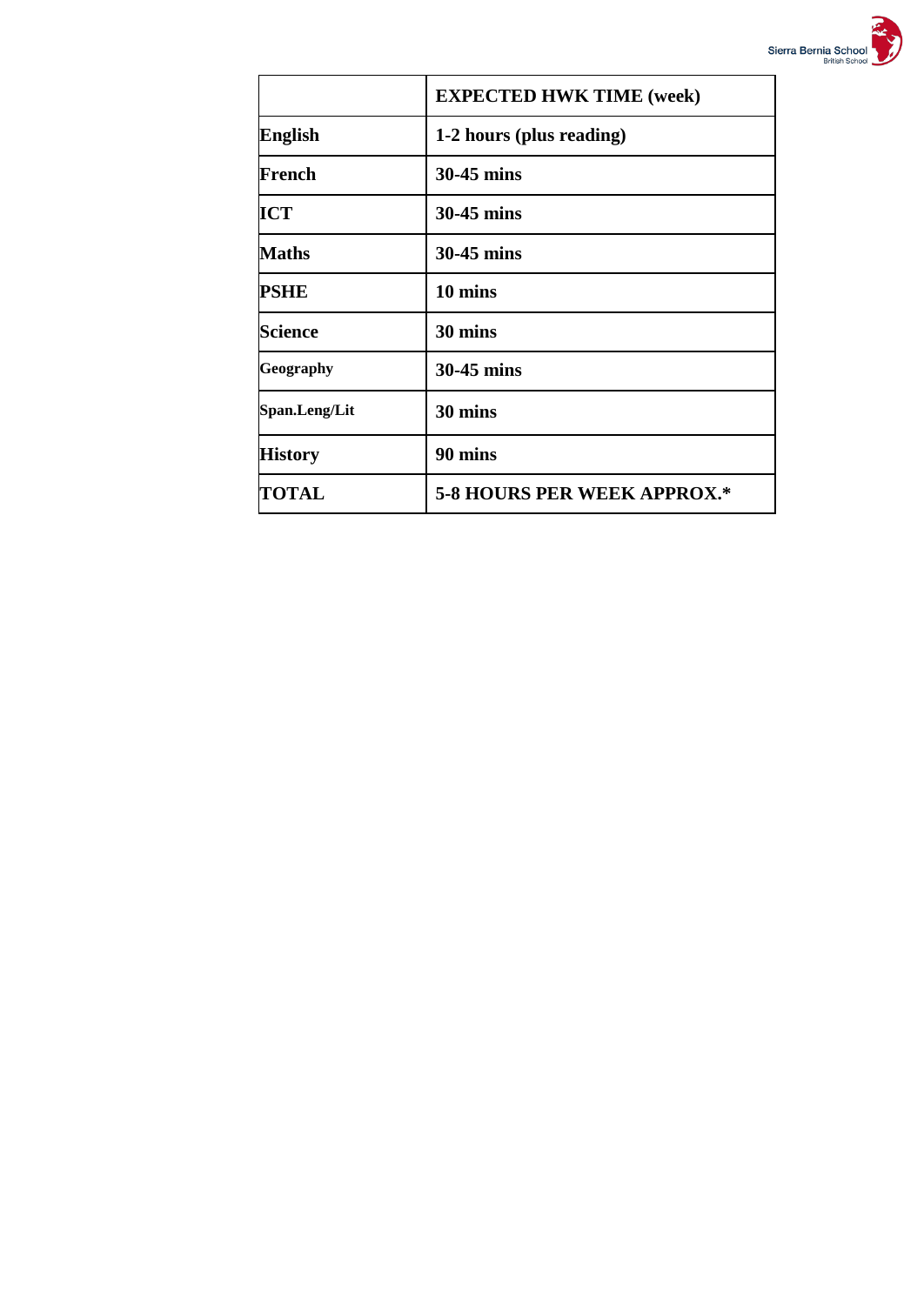

### **Contact with Parents**

### **School Reports**

Parents receive reports on their child's progress in the next school term. Each pupil receives a report which signifies their current attainment. By comparing this report with the previous term, this will show how the pupil has progressed from the previous term and how they compare with the expected level of attainment for their year group. They will also receive a grade for effort, progress, organisational and effort to use spoken English. Each term, subject teachers will write a specific comment of advice for improvement. The tutor will then collate the information given by subject teachers in to a review of the student's term.

#### **Parent Interviews**

If parents wish to speak to teachers we usually ask the parent to make an appointment.

#### **Parent Evenings**

There is a parent meeting for each year group twice a year. The meetings are held before start the school year. Parents will be informed of the date by email and make an appointment with reception staff. In addition, at the end of the school year there is one day made available for parents tomeet with the teaching staff.

#### **Respect for learning**

At Sierra Bernia we believe that everyone has the right to achieve their potential. In order to do this we believe that our students should be clear about the expectations in the classroom and thata consistent approach is applied to ensuring their ability to learn without distraction. In September 2016 we introduced a policy of 'respect for Learning' which ensures that each student understands the classroom rules and the consequences of breaking those rules. In order to signal to a student thatthey are breaking classroom rules they are given a *Warning*. A *Warning* is given to a student if he or she is not:

**Ready to learn. Respecting others' right to learn. On-task. Using correct language.**

There is then an incremental escalation policy of the consequences of breaking further classroom rules. This is demonstrated in the diagram below.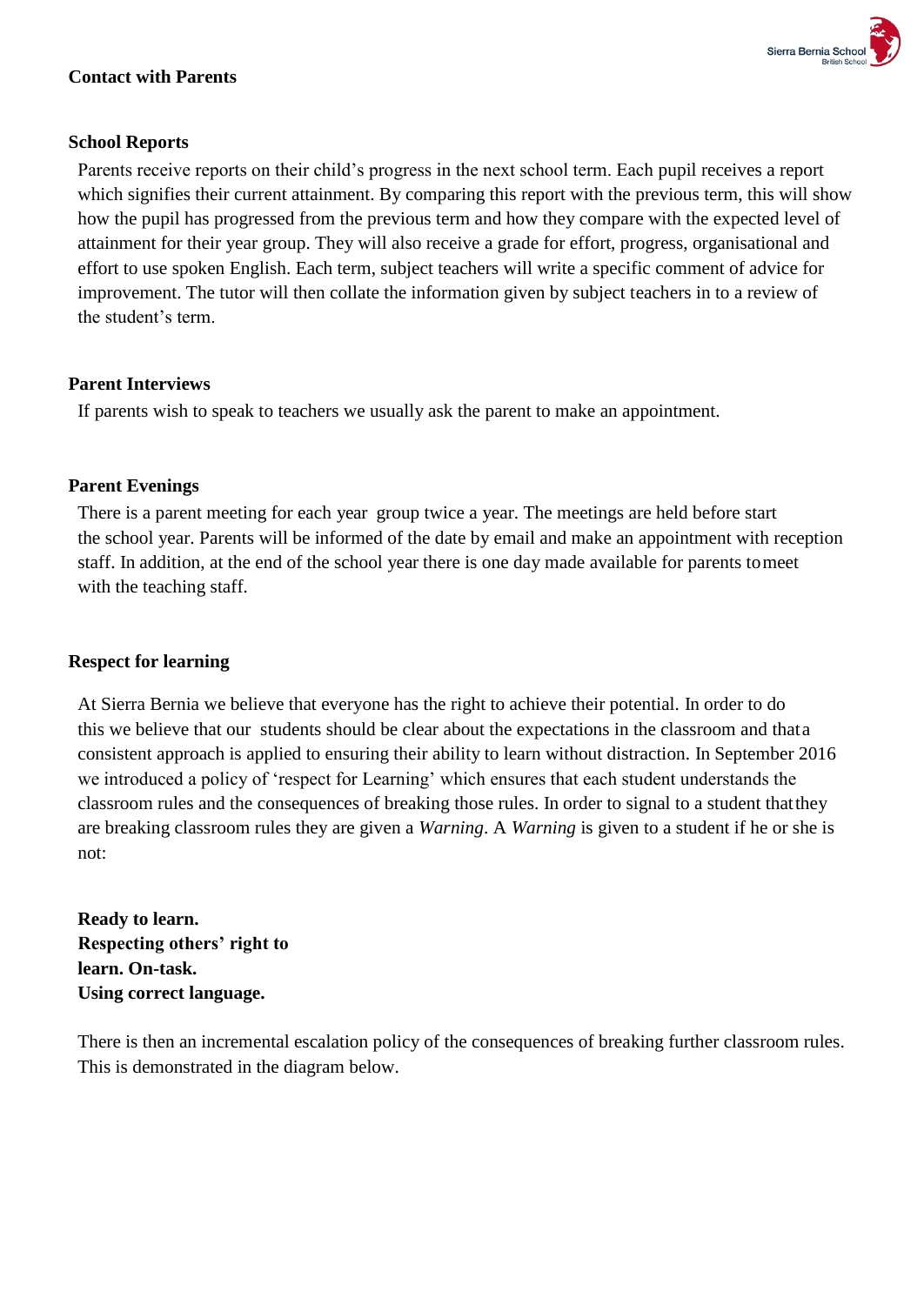

| <b>Number of</b><br>warnings               | <b>Escalation</b><br>ladder | <b>Detention</b>                      | <b>Diary</b>                                                                                 | <b>Classis</b>                         |
|--------------------------------------------|-----------------------------|---------------------------------------|----------------------------------------------------------------------------------------------|----------------------------------------|
| $\mathbf{1}$                               | Name in warning<br>area.    | <b>None</b>                           | <b>None</b>                                                                                  | <b>None</b>                            |
| $\overline{2}$                             | Name put in next<br>stage.  | 10 minutes                            | Write note<br>(parent and tutor)                                                             | None                                   |
| 3                                          | Name put in next<br>stage.  | 20 minutes                            | Write note<br>(parent and tutor)                                                             | Note written on<br>classis by teacher. |
| $\overline{4}$<br>(should be very<br>rare) | Name at top of<br>ladder    | Referral to<br>Pastoral<br>Detention. | Teacher writes<br>note and Head of<br>KS.                                                    | Note written on<br>classis by teacher. |
| No show for<br>detention                   | the detention.              |                                       | Teacher to exercise judgement as to whether another chance is given or to double the time of |                                        |

It is important to note that *warnings* cannot be taken away once given and should not carry on to future lessons.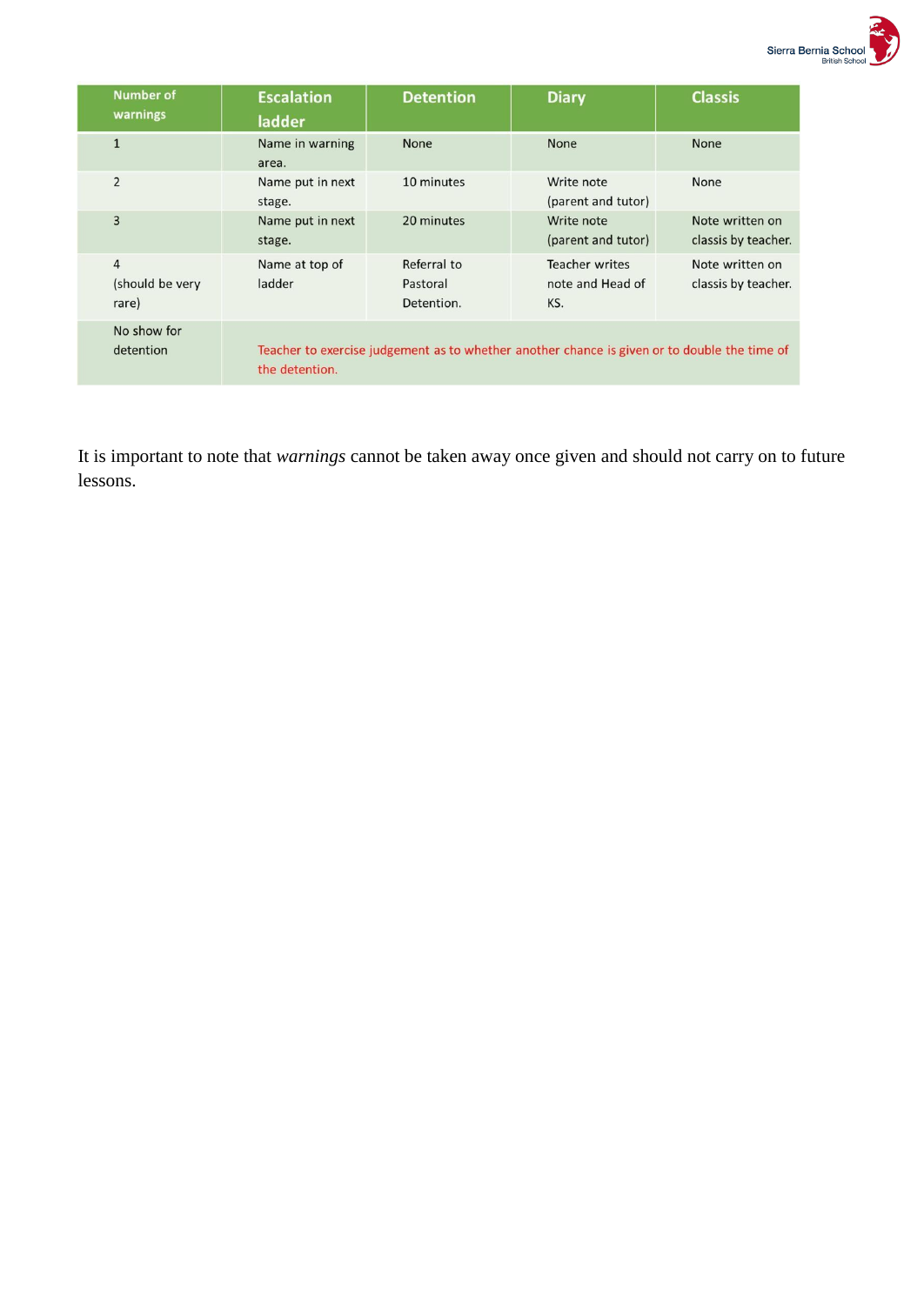

## **ART**

The Art and Design Department at KS3 aims to provide an open learning environment in which students are encouraged to experiment and learn about basic materials and basic processes. Through topics chosen, students are given the opportunity to work both individually and as part of a team producing work in both 2 and 3 dimensions. Instruction and exploration into the History of Art complete their learning experience.

In Year 7, students are introduced to basic compositional, perspective and modelling techniques using various materials explored through topic-based enquiries.

Years 8 and 9 aim to build on skills acquired previously in order to produce students who are confident in their abilities and conscious of their artistic potential, allowing them to make informed choices for their IGCSE years.

Throughout Key Stage 3 the Art department also exploits opportunities to involve the use of spoken and written English. Examples include giving oral presentations to the rest of the class about their work, class discussions about Art and written assignments analysing specific works of Art related to the topics studied.

### *How can parents help?*

Take your children to visit art galleries, heritage sites, monuments, etc.

Provide them with adequate painting and modelling materials.

Encourage them to explore their creative sides, responding positively to their findings and ideas.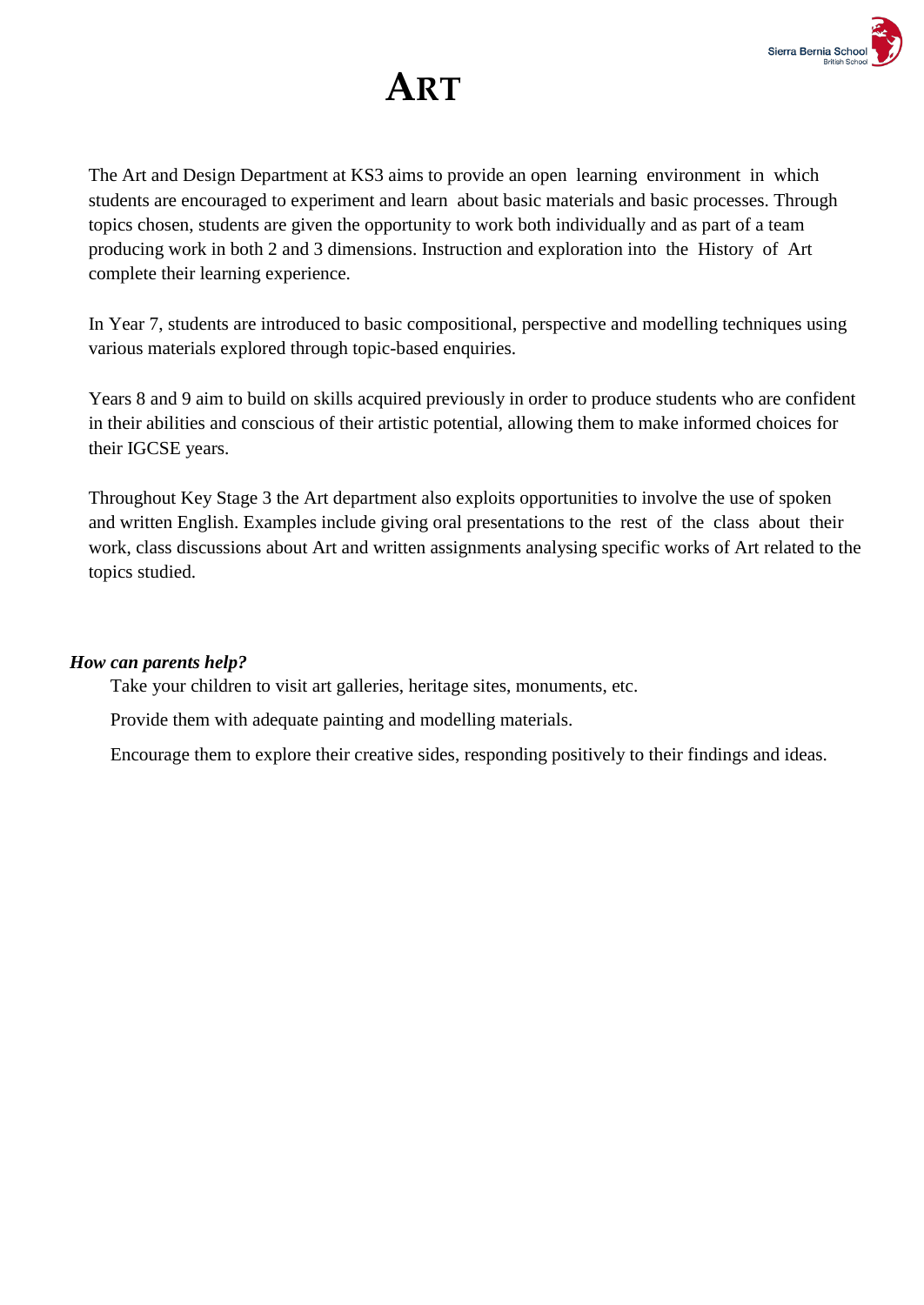



Students in Years 7, 8 and 9 have 1 period of Drama every week. With each year group we work on a variety of performance skills as well as developing a broader picture of the way in which theatre is created for an audience.

To this end KS3 students devise their own performances in response to themes as well as learning how to bring existing script to life. We work on improvisation using a variety of stimuli and learn how to create believable characters and relationships on stage.

In a school where many of the students are studying in their second language, drama provides a valuable opportunity to practise speaking and listening skills. Students develop their fluency in English as well as gaining new strategies and vocabulary relevant to the out-of-school situations that the subject allows us to explore in the classroom.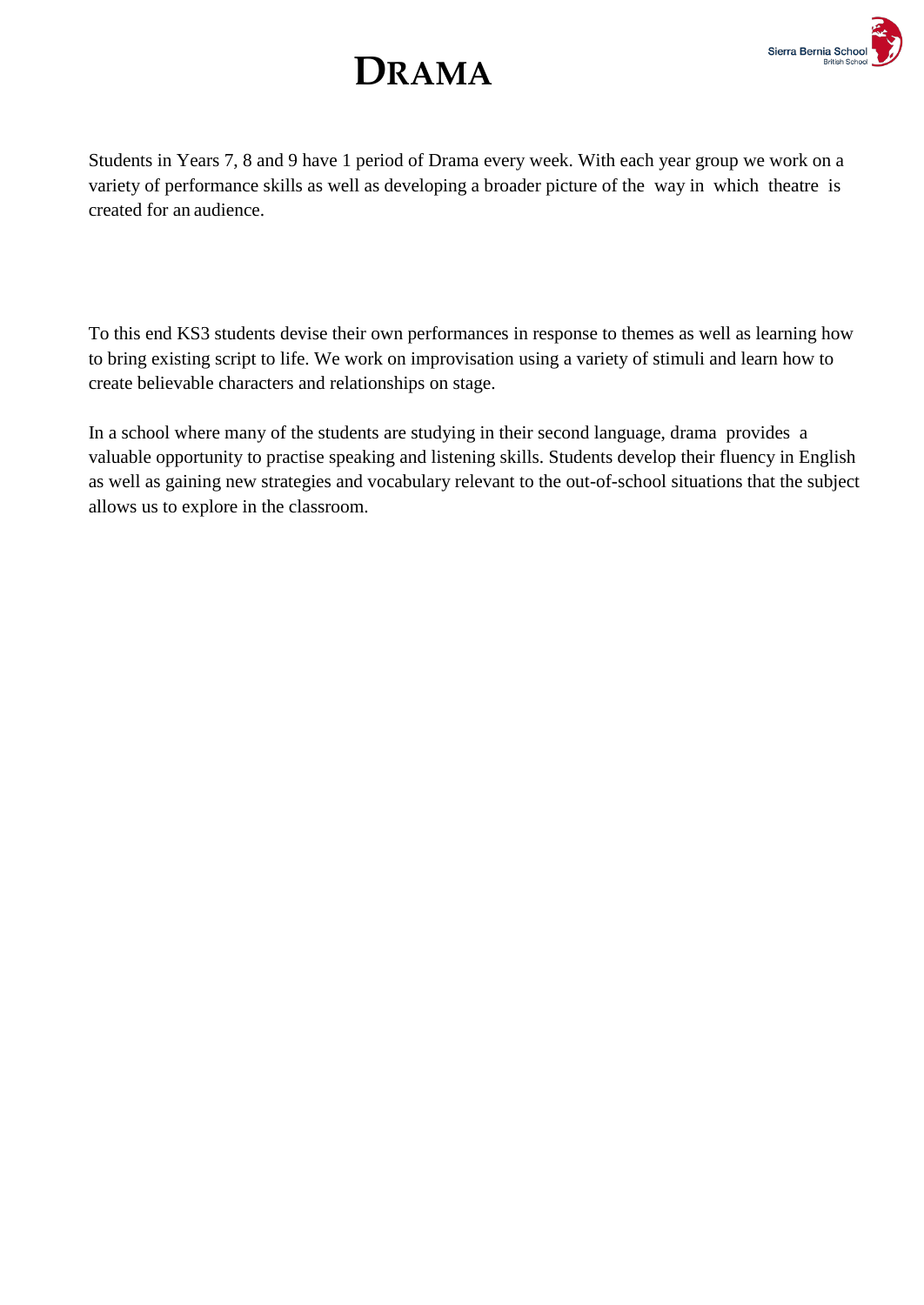

# **ENGLISH LANGUAGE & LITERATURE**

The aims of the English Department are to encourage the enjoyment of and progress in the four main skills of listening, speaking, reading and writing, as well as providing our students with an insight into English speaking cultures using an assortment of resources and materials.

We aim to give our students a positive experience in their practice of the language and, therefore, the motivation to perfect their English, which will help them with their studies across the National curriculum of England and Wales.

### *Lessons:*

In Years 7, 8 and 9 the students have 4 or 5 lessons per week. Texts studied are used as a springboard for creative learning and thinking. Tasks are based around the texts and include non-fiction, imaginative writing, as well as speaking and listening tasks. Students study a variety of literary and non-literary texts during the year using a variety of media; books, internet and ICT, audio texts, video/DVDetc.

### *Homework:*

Students should spend 1-2 hours doing formal homework every week. In addition, we expect them to spend time reading in English and carrying out investigational tasks to reinforce their independent learning skills. Students all have English reading books available to them and are asked to read at home as well as during silent reading time in school. Students are exècted to read at least 3 novels perm term and two Shakespeare plays per year.

### *Assessment:*

Students' work will be evaluated continuously throughout the year as well as through a formal assessment every half term. At the end of each term, they have a formal exam.

### *Year 9 exams:*

Year 9 students will sit a written and oral exam. Students will be assessed on their knowledge of poetry studied throughout the year. The Shakespeare play will be studied and will be continuously assessed.

### *How can parents help at home?*

- Take an interest in your child's work, both class and homework.
- Encourage your child to read at home
- Encourage your son/daughter to watch videos/DVDs in English
- Give your child the opportunity to use English outside school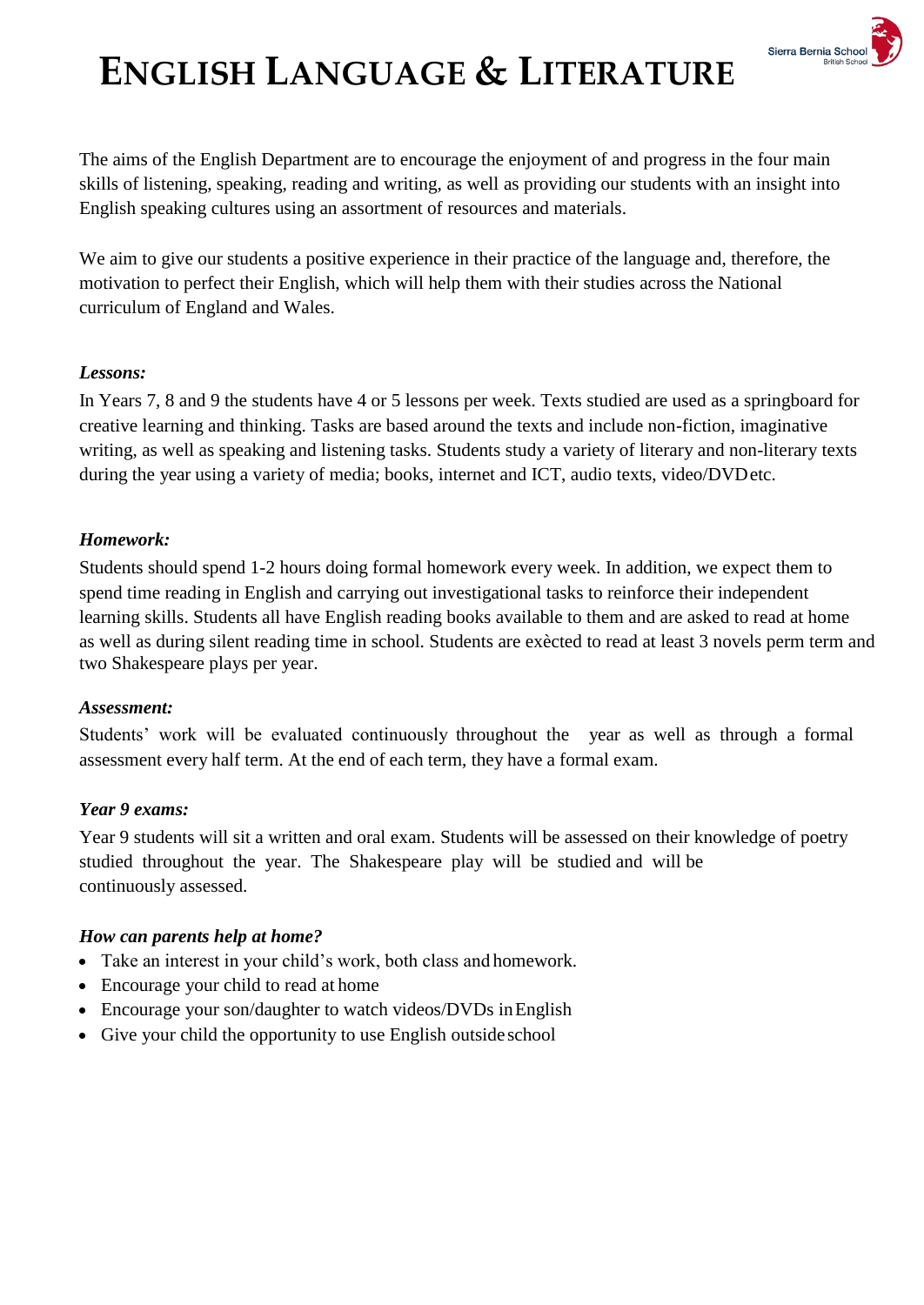## **FRENCH**



Students start to learn French in nursery. They follow a three year compulsory course and a two year optional course based on the English National Curriculum, culminating in the Edexcel IGCSE Foreign Language French examination at the end of Year 11.

### *Our aims:*

To provide an enjoyable and stimulating language learning experience for students of all levels of ability.

To develop the ability to use French effectively to communicate both within and outside the language classroom.

To establish competence in the four key skills: Speaking, Listening, Reading and Writing, all of which will be examined at IGCSE level.

To develop a knowledge and understanding of French speakers throughout the world.

To establish skills and awareness of the language learning process which will facilitate the learning of other languages.

To promote a range of learning styles, including collaborative work and independent learning.

### *Resources and Materials:*

We use different resources: Moodle, photocopies, games etc. Other resources include listening material, songs and poems, videos and other visual aids. The use of Information Technology and the Internet have endless possibilities for language learning and their use is encouraged where appropriate. French is the only allowed during lessons. English is only used when explaining important grammar points or difficulties.

### *Grammar and Vocabulary:*

Knowledge of how language works is fundamental for students of all levels of ability. For this reason grammar is taught systematically, making reference if appropriate to English, Spanish and even to valencian. Great emphasis is also placed on the skills necessary for effective vocabulary learning.

### *Assessment:*

Students will be tested regularly on new language acquired throughout the course. Additionally, they will be examined in the four skills every term. The end of year exam is taken at the end of the summer term. Students will also be assessed continuously on their homework and class work.

### *French Club:*

For those children interested in learning more french, we have developed a 20 minutes french club, which takes place twice a week. In French club we mainly work on oral skills.

### *What can I do to help my child?*

Parents can motivate their child by taking an interest in their child's learning. It is a good idea to help the child to revise for tests (regardless of the parent's own ability in French!), taking an interest in their child's homework and class work. Ideally, they might take their child to a French-speaking country and encourage him or her to practise French whenever possible!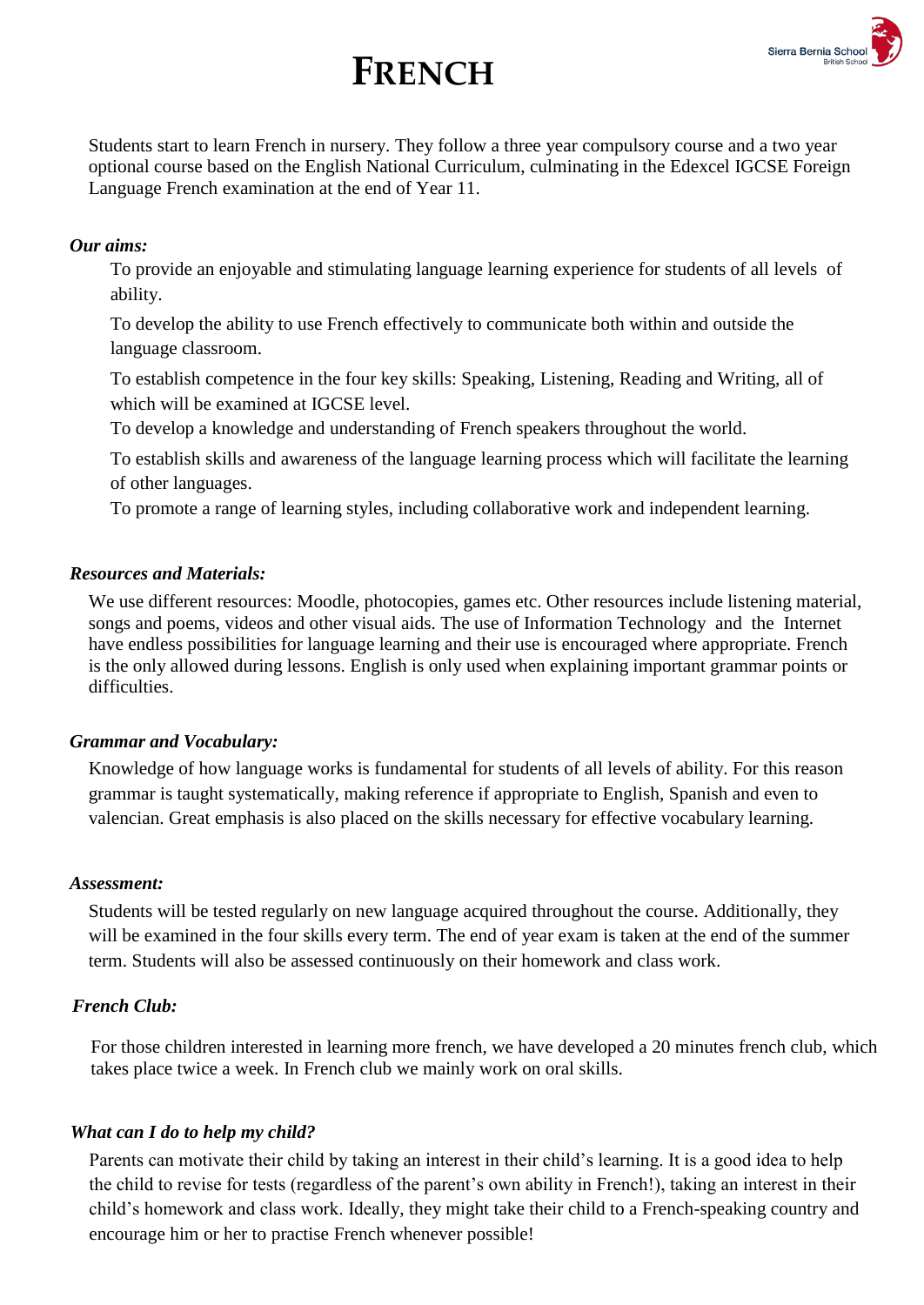

### **INFORMATION &**

## **COMUNICATION TECHNOLOGY**

Students in KS3 will receive formal instruction for one lesson per week. Classes are of mixed ability and all students are expected to become competent users in a range of applications by the end of Year 9. As students come to classes with a wide range of experiences the objectives for KS3 are not divided into year groups. Students will follow a series of activities designed to expand their own knowledge at a level and pace appropriate to the individual. Achievement will be measured by a series of attainment targets. These may be reached at any stage of the student's development. High achievers will be able to demonstrate their abilities through extended activities demanding greater cognition.

Although formal homework will be set infrequently, it is expected that students will use their newlyacquired skills in producing quality work in other subject areas. Parents are asked to ensure that students are provided with access to a computer during the coming year so that they may take full advantage of the technology.

**Document Production** (word processing and PowerPoint presentations) The students will be able to.

- 1. Type and edit text using the tools of the FormattingToolbar
- 2. Use Text boxes to produce publications containing a mixture of text and pictures. These will include newspapers, advertising leaflets and posters.
- 3. Insert tables, charts and other objects into a text-baseddocument
- 4. Use publications routinely for cross-curricularprojects
- 5. Activities include poster production, newsletters and homework projects,

**Spreadsheets** (calculations and

speculations) The students will be able to:

- 1. enter data into a spreadsheet and use formatting tools
- 2. apply formulas and filters to process and print data
- 3. create an appropriate graph from given information
- 4. use a spreadsheet creatively in problemsolving

### **Database** (Information

banks) The Students will be able to:

- 1. enter data into and retrieve data from an existing database
- 2. construct a simple database using a variety of fieldtypes
- 3. design suitable questionnaires for data collection

4. use a database for gathering and sorting own !information Activities include conducting surveys for information and opinions.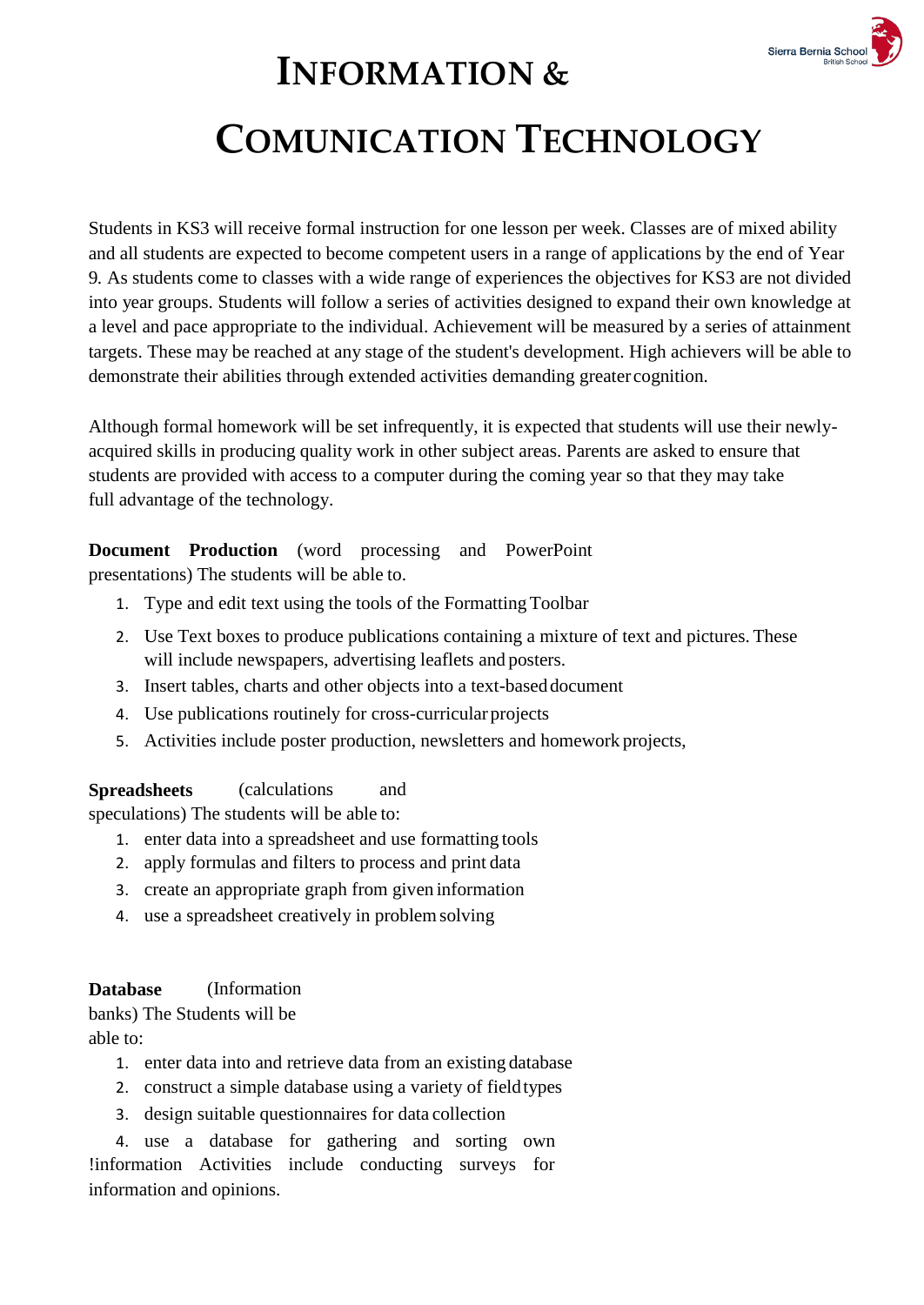**File Management** (organizing and storing

work) The students will be able to:



- 1. create folders and organise a storage system
- 2. save, print. move, duplicate and delete documents efficiently
- 3. understand the characteristic of different types of storage

4. securely manage own filing system and work transportation This will be taught routinely alongside the other activities.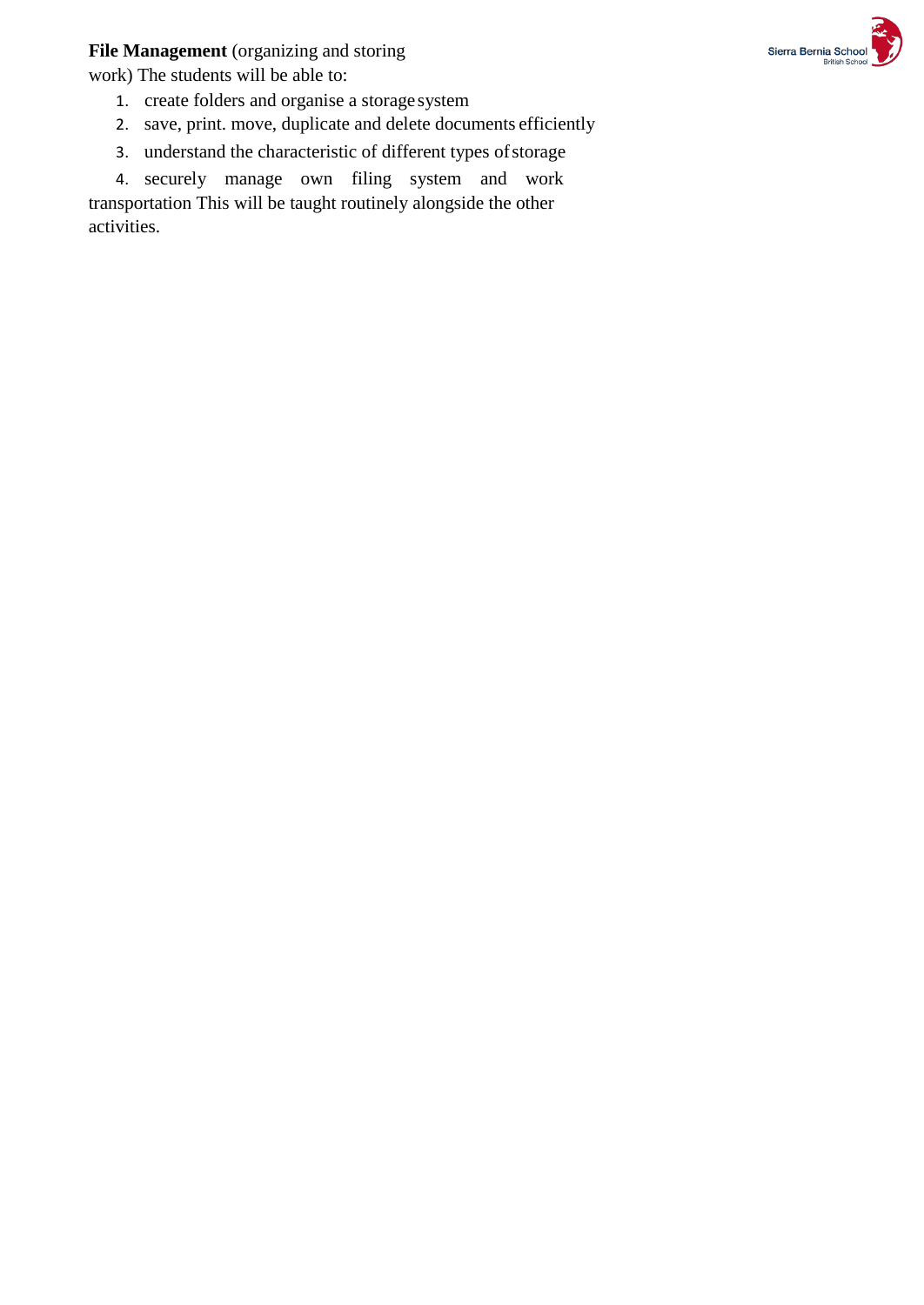

## **MATHEMATICS**

Students in Years 7, 8 and 9 receive eight lessons of Mathematics every fortnight. The students are taught in mixed ability groups in their houses. Expectations are high in mathematics and students are encouraged to participate in group activity work, helping each other, as well as learning to work independently on their own. Self-assessment forms a vital role in helping students to continually improve and reach their maximum potential. Speaking English in every Mathematics lesson is important. It is vital to articulate their mathematical findings given all their examinations and assessments are inEnglish.

Students follow the KS3 Maths New National Framework books. Students will learn mathematical skills in the areas of number, algebra, geometry and data and will develop their ability to solve problems by using and applying these skills throughout the course. Students are registered on the MyMaths website and have their own personal login details under the school's subscription. This is an excellent resource for students to develop their understanding further, explore new topics and revise old ones and can also be used for homework.

### Homework

The homework policy for KS3 is an average of 40 minutes per week. This could take the form of written exercises, completing unfinished class exercises, research or revision. Homework is not optional and parents should write a note in their child´s diary for any homework not attempted.

### Assessment

Individual topic tests will be given regularly; students are given notice of these and are encouraged to revise for them. As the year progresses the tests will include more revision questions from earlier topics. It is therefore vital that students regularly review topics previously learnt and not just those currently being studied. Students are made aware of the level they are achieving and will help to set personal learning targets in order to progress. Students will record their exam performace on their tracking sheet in the insert of their exercise book. From here they can track their attainment and progress. Feedback lessons from assessments is given over two days. Students are split into groups according to their assessment needs. This enables the teacher to ensure more streamlined and effective feedback specific to the needs of the students.

### Equipment

All students should come equipped to their Mathematics lessons bringing a pen, pencil, ruler, rubber, protractor and calculator. A compass set is also recommended. The Mathematics teachers can advise students and parents on the most suitable calculators to buy. Although a calculator is an essential tool for some areas of mathematics, teachers will work with students to develop their own mental calculating skills at every opportunity.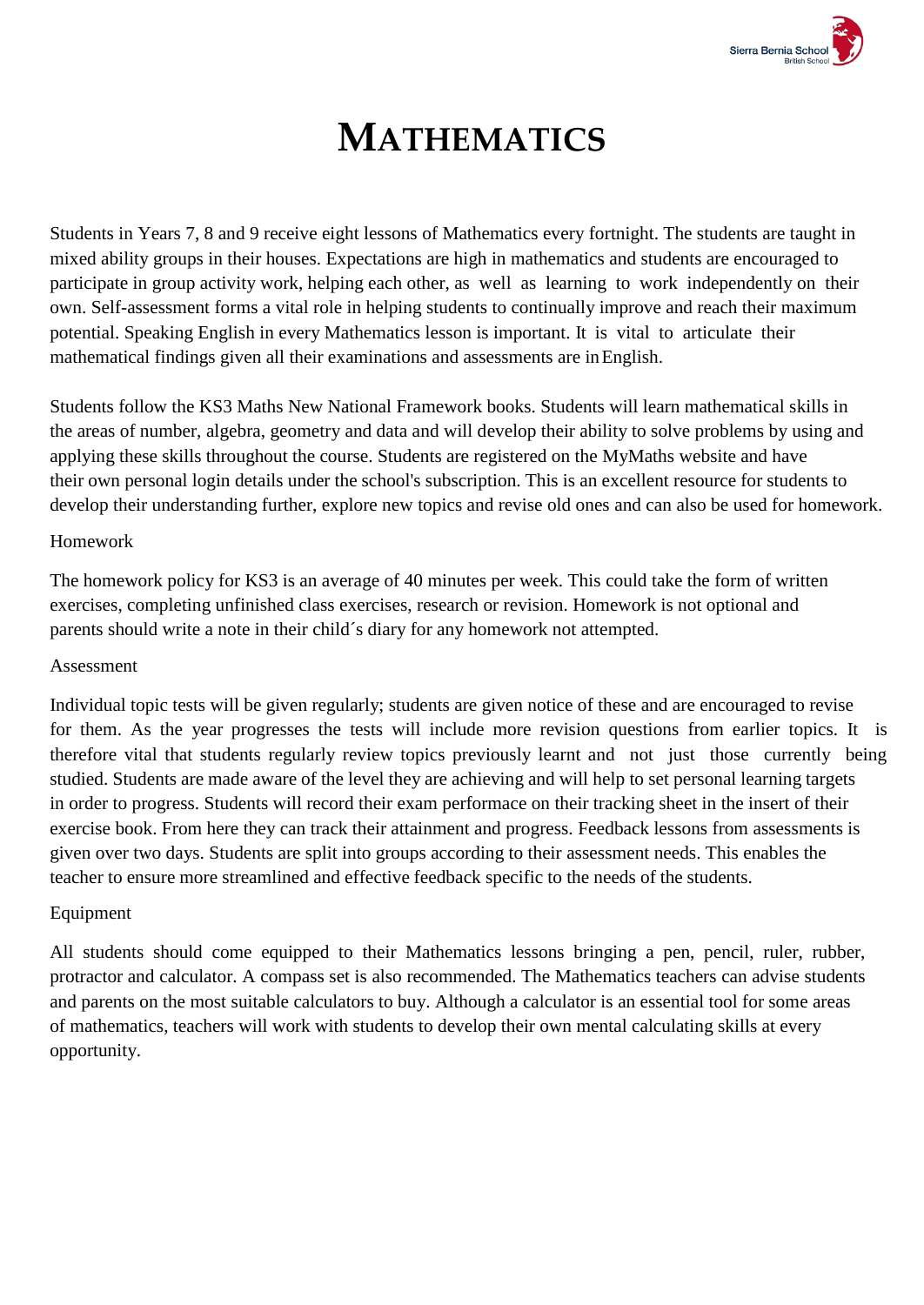

## **MATHEMATICS**

### **(continued)**

*Year 7 Topics* Negative numbers Calculating with whole numbers and decimals Place value Simple fractions and percentages Sequences and number patterns Order of operations Calculator and non-calculator methods of arithmetic Algebra terminology Simple linear equations Plotting straight lines Coordinates Properties of 2D shapes Angles

Compass constructions Area and perimeter of 2D shapes Unit conversion Volumes of cuboids Probability Collection, recording and analysis of data

*Year 8 Topics* Negative numbers Factors and primes Powers and roots **Sequences** Fractions, decimals and percentages Estimating Simplifying and solving algebraic equations Straight lines graphs  $y =$ mx+c Circumference and area of circles Surface are and volumes of prisms Transformations Scale drawings Probability Frequency diagrams

Representation of data

*Year 9 Topics* Recurring decimals

Direct and inverse proportion and ratio

Percentages including compound percentage

Multiplying and dividing by numbers between 0 and 1 Standard form

Rounding to decimal place and significant figures

Expanding and factorising quadratics

Manipulating algebraic expressions and equations

Change the subject of an equation

Inequalities Simultaneous equations Sequences

Functions of real life situations Enlargements Pythagoras

Trigonometry for right- angled **Triangles** 

Measures of metric units

**Vectors**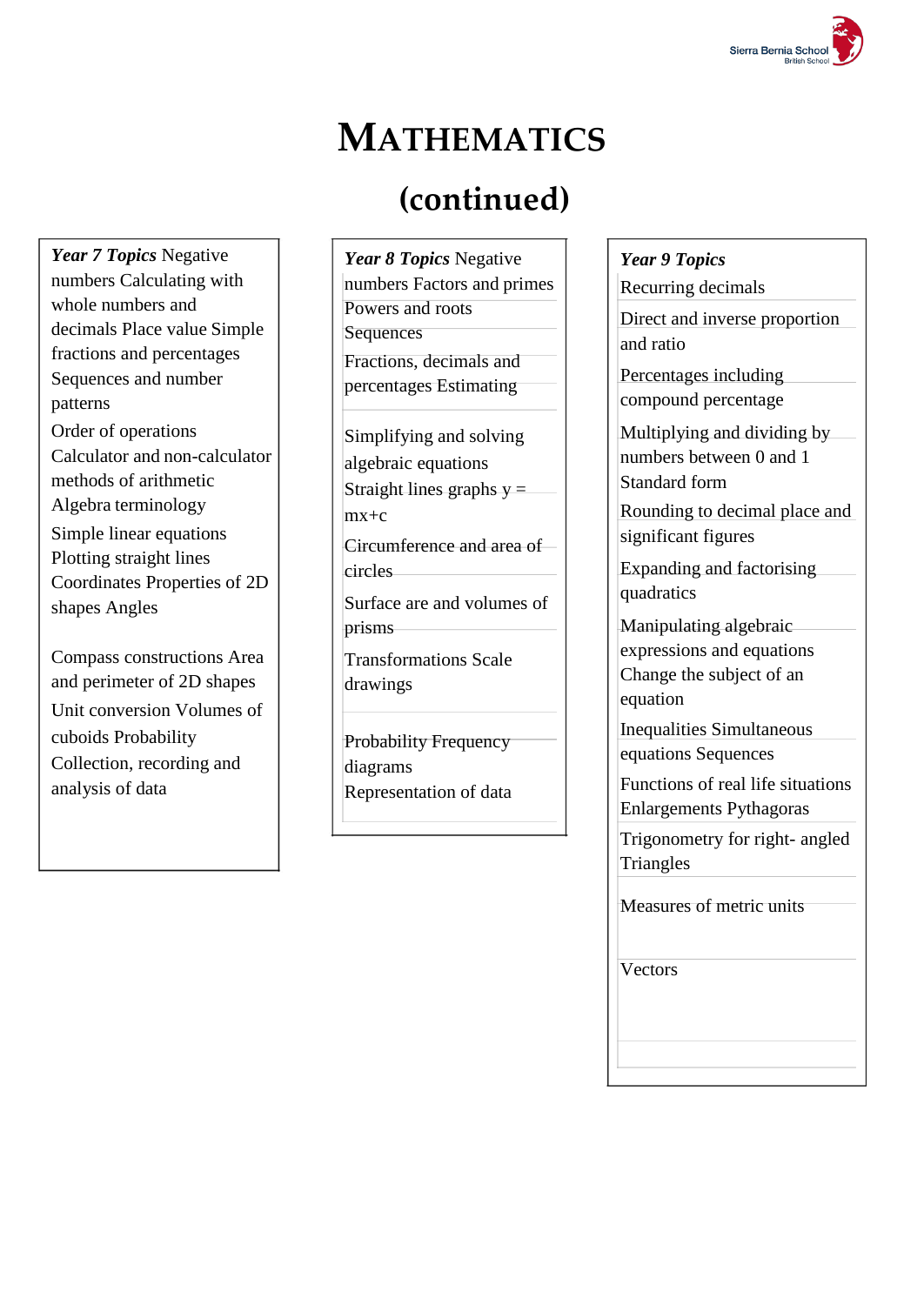

# **P.S.H.E**

At Sierra Bernia School we aim to provide our students with an understanding of what constitutes both personal and social well-being. The P.S.H.E. programme (**P**ersonal, **S**ocial, **H**ealth, **E**ducation) works alongside the tutors to provide our students with the skills and knowledge necessary to become personally and socially aware, to be responsible citizens and have an overview of the world that we all live in.

The program of study for P.S.H.E is outlined below. There could be some changes according to the students needs.

| <b>Topics Studied/Issues</b>                                                                                                                                                                                                                                 | <b>Topics Studied/Issues Explored</b>                                                                                                                                                                                                                                                                         | <b>Topics Studied/Issues</b>                                                                                                                                                                                 |
|--------------------------------------------------------------------------------------------------------------------------------------------------------------------------------------------------------------------------------------------------------------|---------------------------------------------------------------------------------------------------------------------------------------------------------------------------------------------------------------------------------------------------------------------------------------------------------------|--------------------------------------------------------------------------------------------------------------------------------------------------------------------------------------------------------------|
| <b>Explored Year 7</b>                                                                                                                                                                                                                                       | Year <sub>8</sub>                                                                                                                                                                                                                                                                                             | Year 9Explored                                                                                                                                                                                               |
| <b>Healthy Eating</b><br>Perspectives<br>Sleep<br>Smiling<br><b>Target Setting</b><br>Who am I?<br>Communication<br>Gambling<br>History of coins<br>Valentines<br><b>Bias</b><br>King Arthur<br>Superheroes<br><b>Bullying</b><br>Puberty<br>The Island Game | Cleanliness<br>Chewing gum<br>Democracy<br><b>Gender Issues</b><br>School food<br><b>Target Setting</b><br>Marriage<br><b>Myths</b><br><b>Stress</b><br>Sweating<br>Crime and Law<br>Planning a school trip<br><b>World Fashion</b><br>Peer Pressure<br>Democracy<br><b>Bullying</b><br><b>Moral Dilemmas</b> | Alcohol<br>Freedom of Speech<br><b>Cleanliness</b><br>Smoking<br>Option choices<br>Assertiveness<br>Sex and Relationships<br>The works of Homer<br><b>Stress</b><br><b>Bullying</b><br><b>Moral Dilemmas</b> |

As part of the P.S.H.E program all students also have an opportunity to take part in cooking once every four weeks.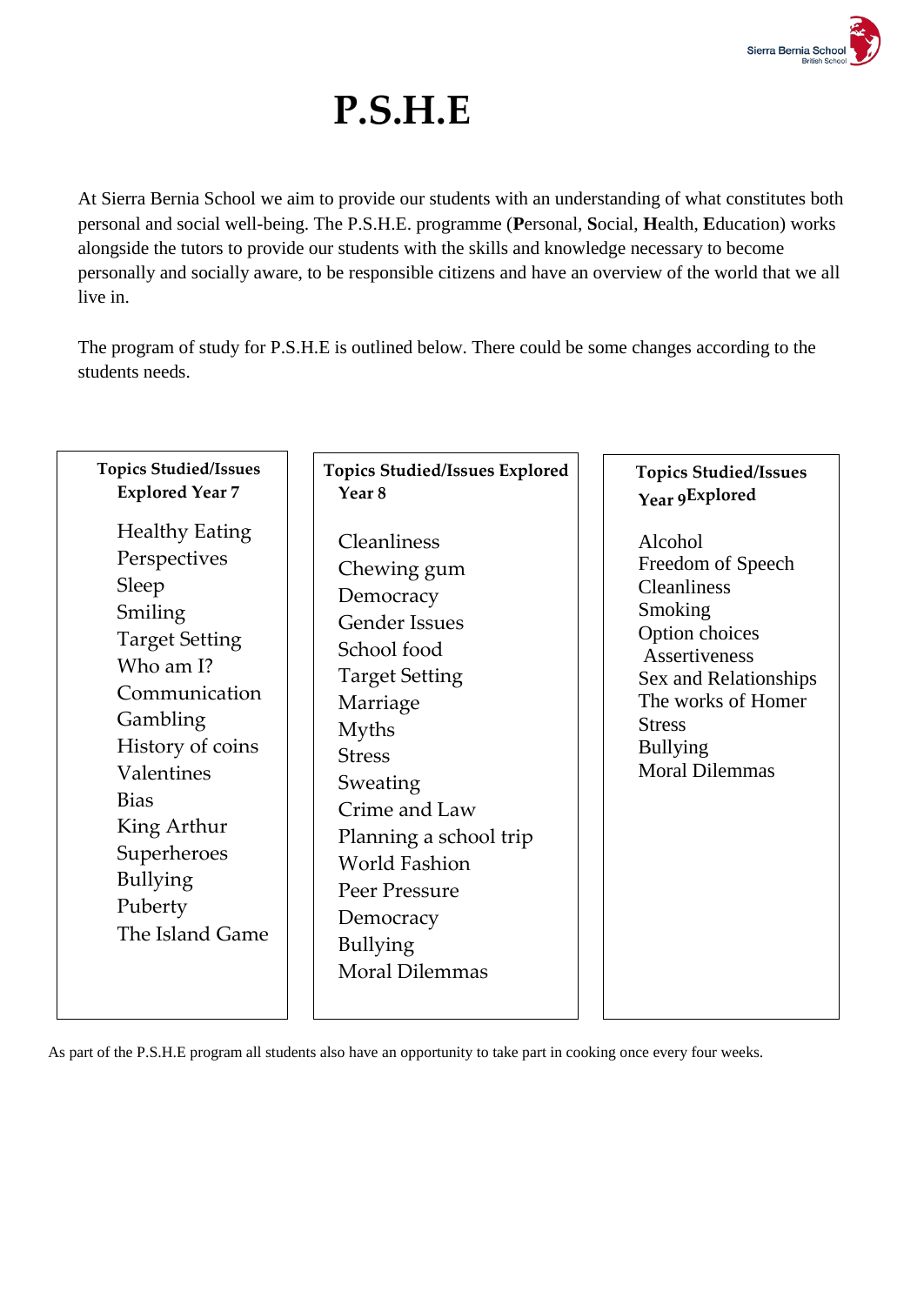# **SCIENCE**



### KS3 Statement of Content

The teaching of science in Years 7, 8 and 9 satisfies the criteria laid down by the UK National Curriculum. Teaching ensures that scientific enquiry is encouraged at all times through contexts taken from the four areas of science that students will follow:

- scientific enquiry
- life processes and living things
- materials and their properties
- physical processes

During KS3 students build on their scientific knowledge and understanding and make connections between different areas of science. The teaching of science will also aim to promote the students' spiritual, moral, social and cultural development. It will also try to provide opportunities for students to develop key skills of communication, application of number, ICT, working with others, improving own learning and performance.

### Content:

This is a three-year course which will terminate with an internal KS3 SAT style exam. The students' program of study will be asfollows:

a) Scientific Enquiry

Ideas and evidence in science Investigative skills

b) Life Processes and LivingThings

Cells and cell function Humans as organisms Green plants as organisms Variation, classification and inheritance Living things in their environment

c) Materials and their Properties

Classifying materials Changing materials Pattern of behavior

d) Physical Processes

Electricity and magnetism Forces and motion Light and sound The earth and beyond Energy resources and energy transfer

Emphasis is placed on the concept of learning by enquiry, and practical work forms a significant part of the course. Health and Safety issues will be carefully addressed at all times.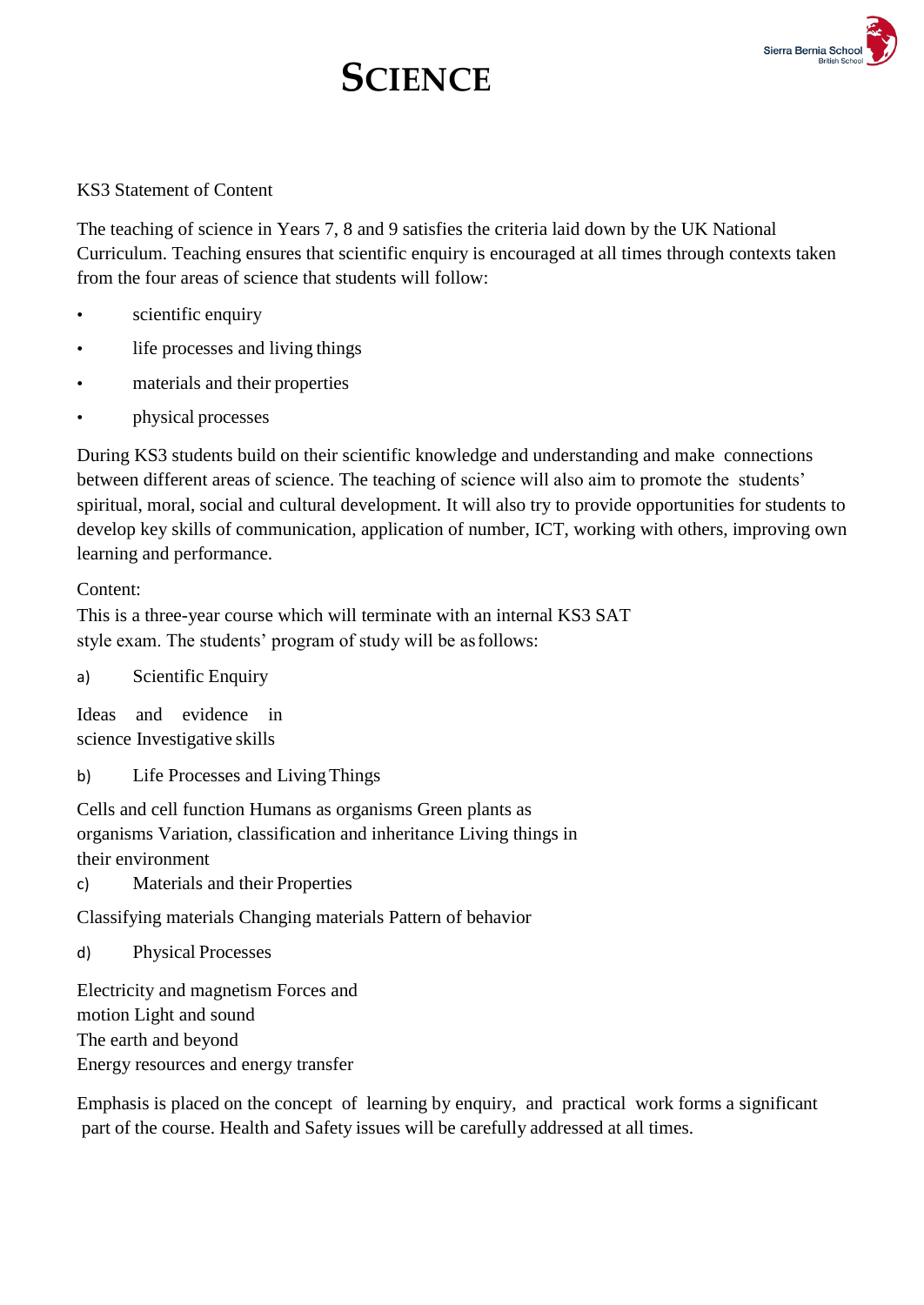# **SCIENCE**



### **(continued)**

### **Books:**

Students will use: Year 7- Science Progress 1 Year 8- Science Progress 1 and 2 Year 9- Science Progress 2

### **Homework:**

KS3 students are expected to do approximately 30 minutes of homework each week. Performance Assessment and Expectations:

Assessment is based on performance in homework assignments, topic tests and formal end-of-term and end- of-year examinations.

### **How can parents help at home?**

Parents can help students to prepare for tests by checking their understanding of the key words associated with each unit. The textbook has extra questions and activities that students are welcome to complete and show their teacher. Parents can also help by checking that homework assignments have been done and by encouraging their child to be inquisitive about science by using resources available: textbooks, Internet, etc.

### **Relevant Internet sites**

Theory and skills can be revised and tested here:<http://www.bbc.co.uk/education/subjects/zng4d2p>

Curriculum content can be viewed in more depth on the following website: https:/[/www.gov.uk/government/uploads/system/uploads/attachment\\_data/file/381754/SECONDARY](http://www.gov.uk/government/uploads/system/uploads/attachment_data/file/381754/SECONDARY) \_national\_curriculum.pdf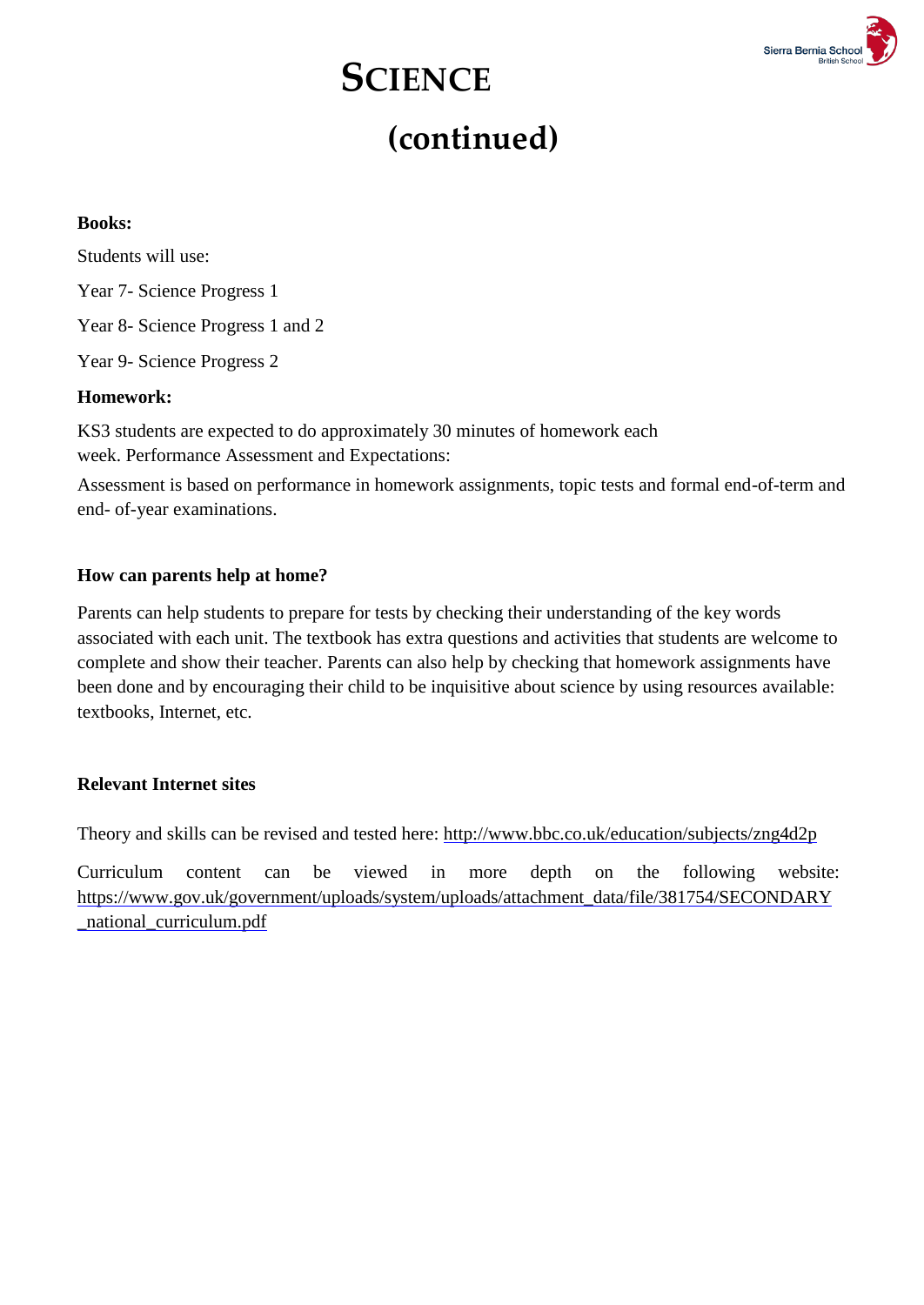

### **SOCIAL SCIENCE**

All students in Year 7, 8 and 9 study Social Sciences. The course has been designed to combine the English and Spanish curricula for History and Geography.

Throughout the Key Stage 3 Social Sciences aims to develop the skills necessary for study at IGCSE. Emphasis is on enquiry and the use of evidence to form questions and test hypotheses. Students are encouraged to discuss events rather than see History as a string of historical facts; they are asked to use empathy to understand the challenges faced by people living in diverse places and at different times.

We aim that the students will begin to think more independently and begin to make informed judgements – a skill useful for all aspects of life.

#### **Geography**

In Geography we aim for students to develop a sense of wonder about the world around them, to gain an understanding of how the human and natural world work and how they are interrelated.

During Key Stage 3, students develop a range of Geographical skills and knowledge:

- The use of different types of maps to answer geographical questions and identify geographical features
- Interpretation and creation of a wide variety of imagery (photos, satellite images, sketches, charts, diagrams)
- A sense of themselves as part of the wider world, and knowledge of the physical and political features of Spain, Europe, and the world in general.
- An awareness of the environmental issues which affect the earth

#### **History**

In Key Stage 3 students find out about the history of Britain, Europe and the world. They develop a chronological overview that enables them to make connections across different periods and societies. Students are encouraged to explore important questions, evaluate evidence, identify and analyse different interpretations of the past, and learn to substantiate any arguments and judgements they make.

The students study a wide variety of topics and through this study they learn about and gain an understanding of key concepts. These include:

- Chronology understanding
- Culture, ethnic and religious diversity
- Change and continuity
- Causes and consequence
- The significance of events, people and developments
- How historians and others forminterpretations

#### **Books**

Ciencias Sociales, Bruño

#### **Distribution of Lessions?**

In year 7, 8, and 9 we have one hour of social science every two weeks. The lessions are conducted in Spanish

#### **How can you help your child?**

Parents can help by checking that homework is completed and by looking through their child's book to see how their work is progressing. Encourage your child to research and plan, if they have a project to complete. Most importantly, get them to talk to you about the things we have covered in class.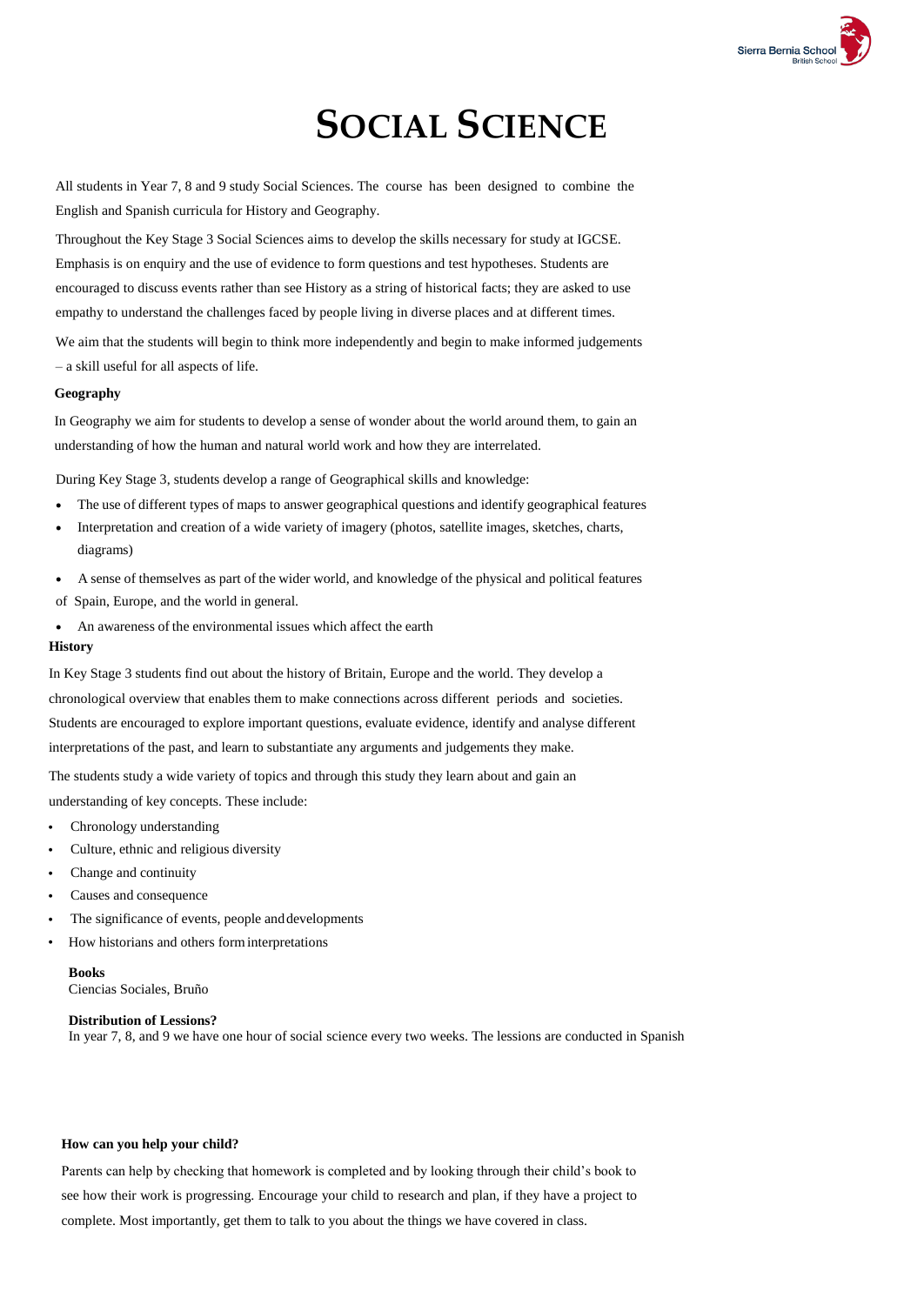

### **SPANISH AS A FOREIGN LANGUAGE**

Students who join Sierra Bernia School with little or no knowledge of Spanish are integrated and immersed into mainstream lessons from the start of their time with us. We find that this is the most effective way for them to learn Spanish as quickly as possible while not being separated from their peers. As the language and culture is all around them, students tend to learn Spanish quickly and often do well in the IGCSE Foreign Language examination at the end of year 11.

### *Our Aims:*

- To provide an enjoyable and stimulating language learning experience for students of all levels of ability.
- To develop the ability to use Spanish effectively to communicate both within and outsidethe language classroom
- To establish competence in the four key skills: Speaking, Listening, Reading and Writing, all of which will be examined at IGCSE level.
- To develop a knowledge and understanding of Spanish speakers throughout theworld.
- To establish skills and awareness of the language learning process which will facilitate the learning of other languages.
- To promote a range of learning styles, including collaborative work and independent learning.

### *Resources and Materials:*

A variety of books and materials are used, including listening material, songs and poems, videos and other visual aids. The use of Information Technology and the Internet have endless possibilities for language learning and they are encouraged where appropriate. The majority of every lesson is conducted in Spanish.

*Cumbre SGEL* (plus their respective workbooks) are the main textbooks used.

### *Vocabulary and Grammar:*

Knowledge of how language works is fundamental for students of all levels of ability. For this reason great emphasis is placed on the skills necessary for effective vocabulary learning, and grammar is taught systematically, making reference to English when appropriate.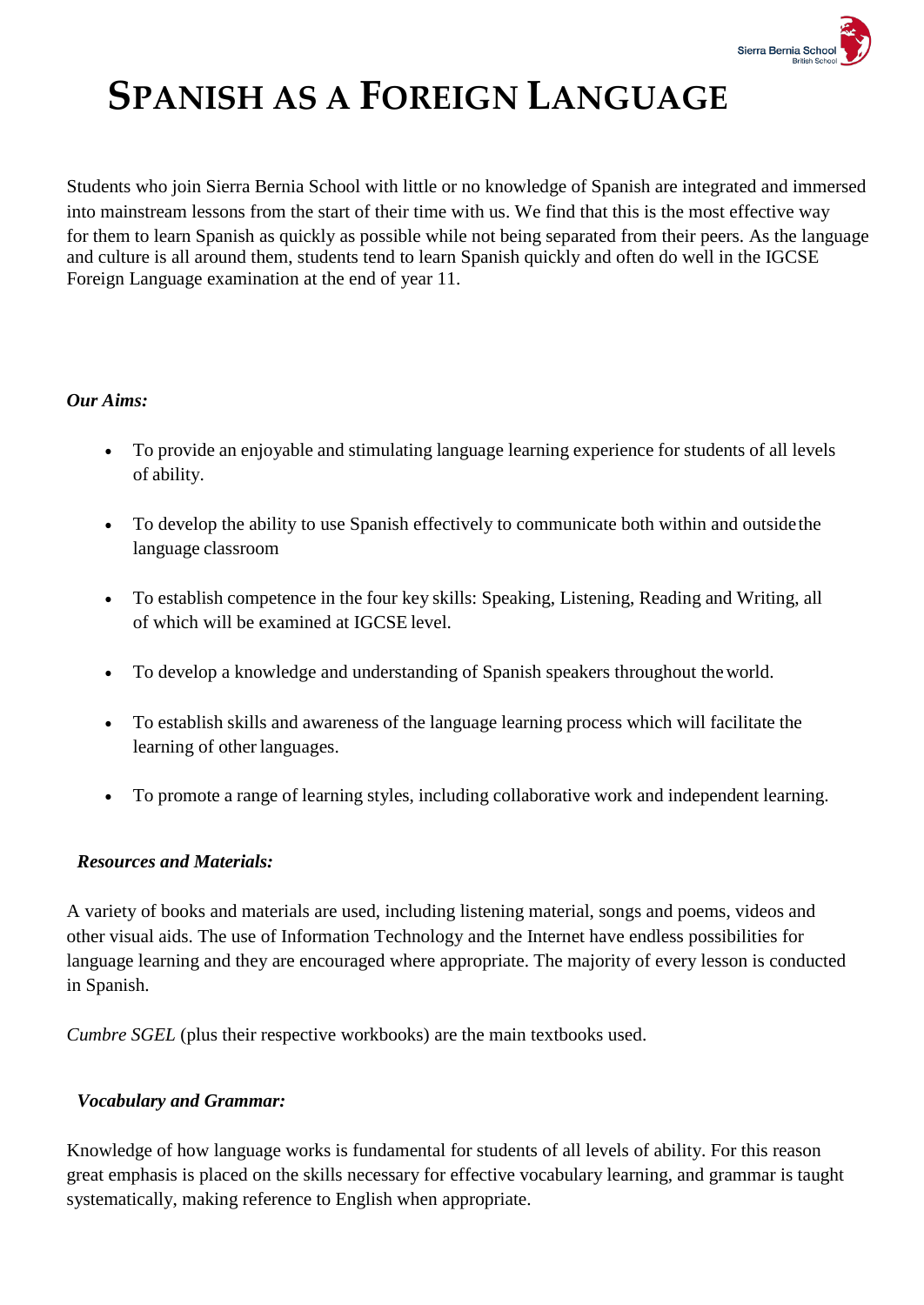

### *Assessment:*

Students will be assessed regularly on new language acquired throughout the course in the four skills of Listening, Speaking, Reading and Writing. Students will also be assessed continuously on their homework and class work.

### *What can I do to help my child?*

Parents can motivate their child by taking an interest in their child's learning, as well as homework and class work. Parents should try to immerse their child as far as possible into Spanish life, encouraging him or her to speak Spanish whenever possible. They should also encourage their children to read books/magazines and watch television in Spanish.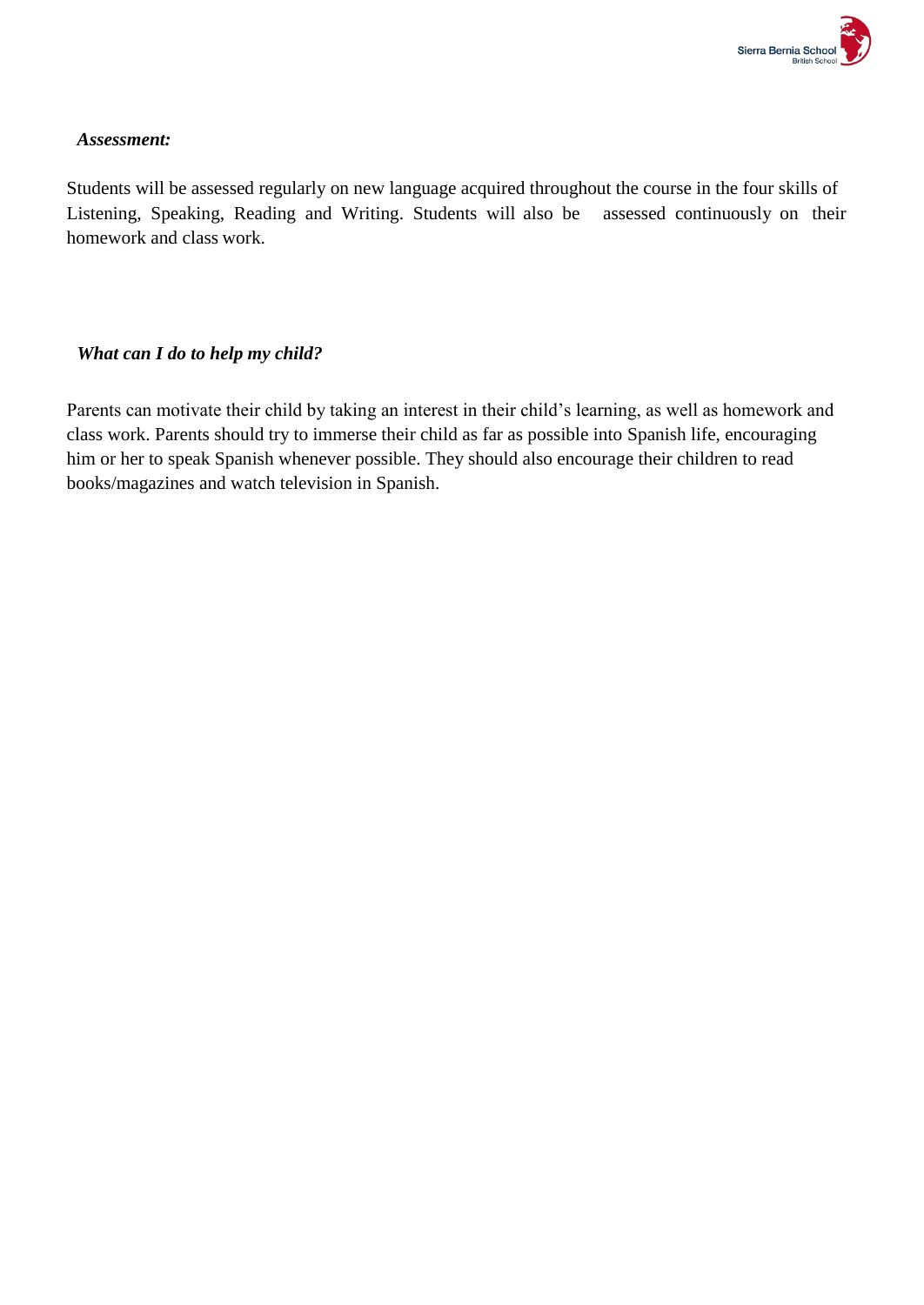

# **SPANISH LANGUAGE AND LITERATURE**

All students will have lessons tailored to their needs within the Spanish Department, depending on their level of Spanish. They will be given homework on a weekly basis.

### *General Aims:*

To reflect on the mechanism of the language and the production of the language in different social contexts.

To ensure the correct use of the Spanish language

To use the language as an instrument for the acquisition of new knowledge.

To understand written and spoken forms of Spanish written for different purposes

### *Distribution of Lessons:*

In Years 7, 8 and 9 we have three hours of Spanish Language and Literature per week during which we will be working on the skills of Writing, Speaking, Listening, Grammar and reading a range of types of text.

### *Books:*

Students will work with a textbook: Year 7- Lengua 6° Santillana Year 8-9- Lengua Castellana y Literatura 1 SGEL

### *Assessment:*

Work will be regularly assessed in order to check their progress.

### *Homework:*

Homework will consist of grammatical exercises, lexical work, spelling, and essays.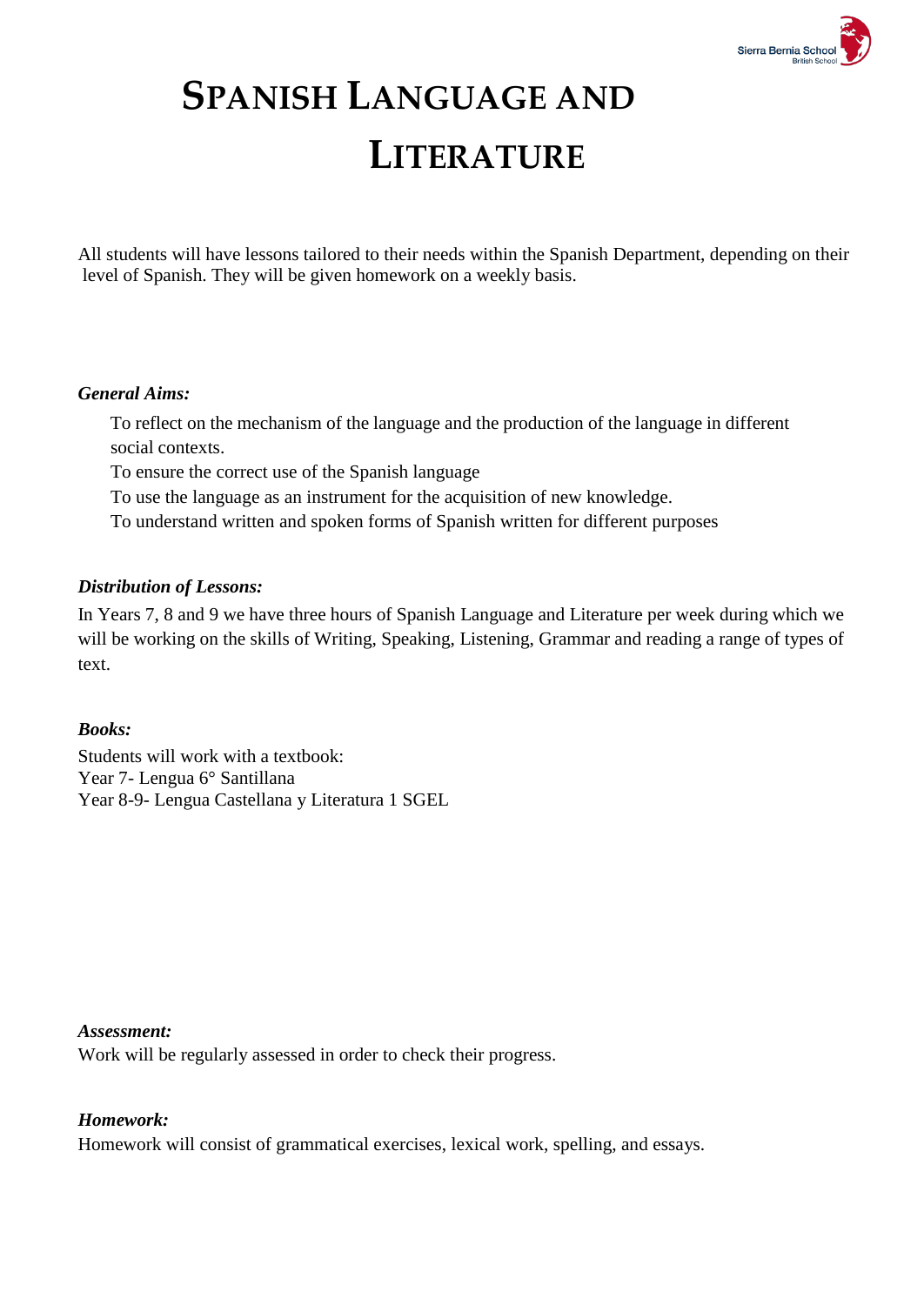

### *Parental help at home:*

Parents could supervise the homework and create an interest in their child's work by commenting on the homework, new concepts, reading, essays, and by evaluating their work. Parents could also check the diary on a weekly basis and communicate with the school if they have any problems. It is also essential that they read regularly in Spanish in order to help enrich their spoken and written expression. In the same way it would be beneficial if parents would encourage their children to use the didactic resources that the Internet offers.

Parents of non-native Spanish speakers may not themselves have a high level of Spanish but we would ask them to simply support the work done by the Spanish department and encourage their son/daughter to immerse themselves in as much Spanish as possible.

### **History**

Year 7: -What is history? -An introduction to Histrorical Skills - The Norman Conquest -The Middle Ages -The European and English Reformation -The Civil War, Commonwealth and Restoration

Year 8: -The British Empire -The Slave Trade -The French Revolution -Social Change in Britain -The Agricultural and Industrial Revolution

Year 9: -The First World War -Votes for Women -The Russian Revolution -Causes of WW2 -The Second World War -The Holocaust